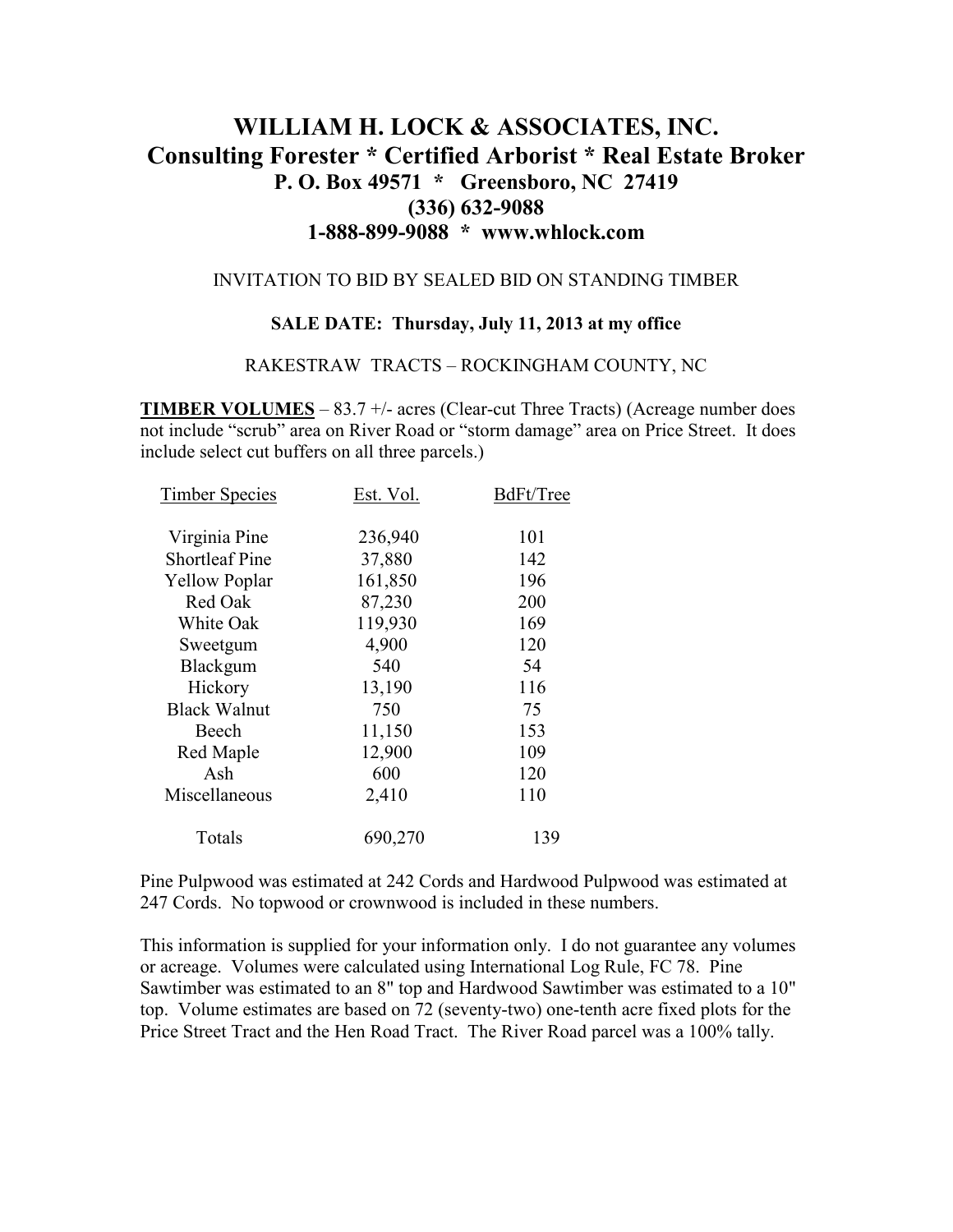Page Two Rakestraw Tracts - Timber Sale Sale Date: Thursday – July 11, 2013

## **LOCATION:**

The tracts are located in the northwestern section of Rockingham County, NC. One parcel is located on the south side of Price Street in Stoneville, NC, one is located on the north side of River Road across from its intersection with Lela Road, and one is located at the end of Hen Road. See attached location maps.

### **BIDS:**

The Rakestraw Tracts are being sold on a lump sum sealed bid basis with one bid buying all three parcels. Bids will be accepted by **regular mail** if received by 5:00 pm on Wednesday, July 10, 2013 OR bids will be accepted by **email** (whlock@whlock.com), **telephone (336-632-9088), fax (336-632-9088), or in-person** at my office until 11:00 am on Thursday, July 11, 2013. At 11:00 am on Thursday, July 11, 2013 all bids received will be recorded. The successful bidder will be notified within 24 hours of the bid openings. A 10% deposit may be requested to be delivered to William H. Lock & Associates, Inc. within 72 hours of the bid opening. The balance of the sales price is to be delivered at the sale closing. The seller reserves the right to refuse or accept any and all bids. Seller will consider all bids. The seller will be responsible for the timber deed preparation, revenue stamps if recorded, and the forestry consultant fees. The buyer will be responsible for all other closing costs. A \$1,000 performance deposit will be payable at closing and held in a non-interest bearing trust account until satisfactory completion of logging. The performance deposit does not limit the buyer's liability. William H. Lock & Associates, Inc. has the express permission to spend this performance deposit for any items deemed solely by them to be in need of treatment and/or repair, such as seeding, road restoration, etc. Buyer will be given prior notification before any funds are spent.

### **PLACE OF SALE:**

The timber sale will be held at the office of William H. Lock & Associates, Inc. in Greensboro, NC. The office address is 375 S. Swing Road, Greensboro, NC 27409. Telephone and Fax: 336-632-9088; Email: whlock@whlock.com

### **CONDITIONS OF SALE**:

1. The Buyer shall have 24 months from the date of the timber deed to cut and remove all merchantable timber within the "Sale Areas". "Creek Buffers" have been marked with Blue Paint. No blue painted trees marking the buffer boundaries may be cut. All pine of any size and hardwoods >16" DBH may be harvested from within these buffer areas provided all Best Management Practices, Forest Practice Guidelines, and any applicable river basin or watershed regulations are followed. Sale boundaries and "out"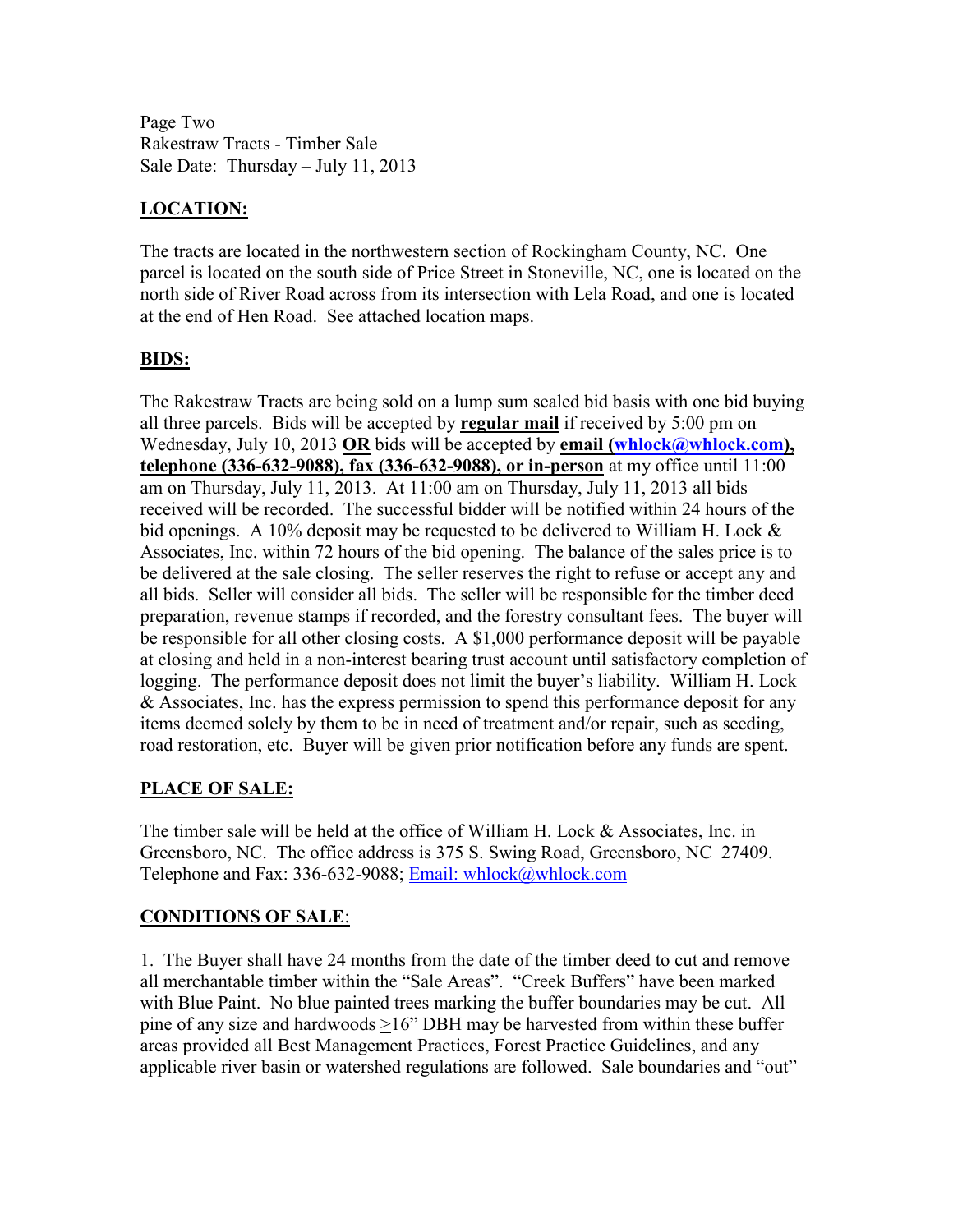Page Three Rakestraw Tracts - Timber Sale Sale Date: Thursday – July 11, 2013

areas have been marked with pink flagging. No pink flagged trees marking these boundaries are to be cut and no trees beyond this flagging are to be cut or damaged.

2. The Buyer shall access the tracts from Price Street, River Road/Quaker Road and Hen Road. On the Price Street parcel, Buyer will be allowed to cross through the "out" zone adjacent to Price Street in order to access the timber behind. Two access points have been suggested. On the Hen Road parcel, Buyer will be allowed to cross the "Honaker" property to access the timber. A written access agreement has been obtained. All access routes will need to be installed and/or maintained according to all North Carolina Best Management Practices, Forest Practice Guidelines, and any applicable river basin or watershed rules. All roadways must remain open and passable by ordinary traffic at all times. The roadways must be left in similar condition at the completion of the harvesting operation as they were at the beginning of the harvesting operation, reasonable wear and tear accepted. Call W.H. Lock if questions concerning access routes.

3. The Buyer is responsible for maintaining a clean site. No equipment parts, trash, tires or other debris shall be left on the property. It shall be the Buyer's responsibility to clean up any hazardous material or chemical waste spills including but not limited to Diesel Fuel, Hydraulic Fluid, Machine Oil, and/or Gasoline upon the subject property. Responsibility will include any required remediation including but not limited to the removal of contaminated soils.

4. Harvesting operations must not interfere with any farming operations and farming operations must not interfere with any harvesting operations. Decking, loading or hauling will not be permitted in any existing open fields or pastures immediately adjacent to the timber unless approved by William H. Lock & Associates, Inc. If approved, open areas must be free of logging debris, smoothed when completed, and re-seeded if necessary. All loading decks and truck parking areas must be reseeded when the harvesting operation is completed.

5. The Buyer is responsible for following all Federal, State, and local regulations regarding timber harvesting activities. If required, Buyer is responsible for obtaining any necessary permits or licenses required for timber harvesting. All logging operations must conform to North Carolina Best Management Practices, Forest Practices Guidelines, and any applicable river basin or watershed rules. In the event that a non-compliance situation is identified on the tract as a result of the harvesting operation, William H. Lock & Associates, Inc. will have the express right to suspend the harvesting operation until the situation is brought into compliance. No trees or other logging debris shall be left in or across the property boundary, sale cutting lines or access roads and paths.

6. All necessary property lines and corners have been marked with pink flagging. No flagged or painted trees denoting the property and/or sale boundary shall be cut and no